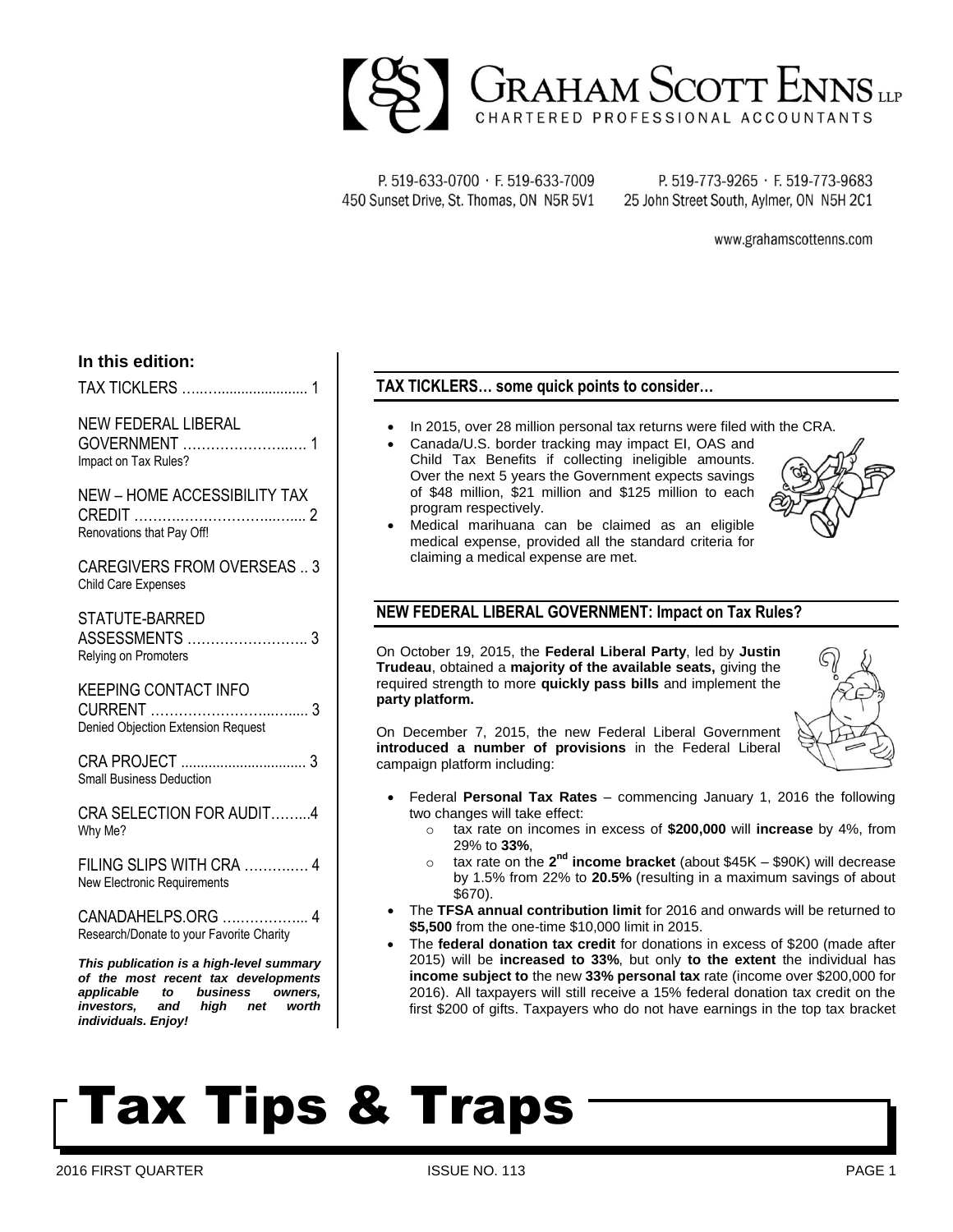of 33% will receive a 29% federal donation tax credit on gifts in excess of \$200, which is the same credit that was available in prior years.

For example, consider a taxpayer that has an income of \$225,000, and claims \$60,000 of charitable donations. If the donations were made and claimed in 2016, the federal donation tax credit would be \$18,732, whereas if the donations were claimed in 2015, the credit would be \$17,372.

 **Increase of 4%** in general to the refundable tax incurred on **investment income for Canadian Controlled Private Corporations**. These changes will, in effect, eliminate a tax deferral opportunity which would have otherwise been created with the above 4% increase in top personal tax rates.

Beyond the above tax related changes which have already been introduced into legislation, the Federal Liberals have also proposed a significant number of other tax related changes in their party platform including:

 **Canada Child Benefit** – The Universal Child Care Tax Benefit, National Child Supplement, and Child Tax Benefit will be rolled into this new Benefit. A base amount of \$6,400 per child under 6 and \$5,400 per child aged 6 to 17 will be paid. The payments will be reduced based on a percentage of family income level. No reduction will occur for income below \$30,000. Amounts will be non-taxable. Per the Liberal campaign materials, the break-even point compared to the previous regime is family income of \$150,000. (i.e. Families under \$150,000 should fare better under the Liberal platform and vice-versa.) The Benefit will be fully eroded at approximately \$200,000, however, this will vary depending on the number and ages of children.

The Federal Liberal Government announced on December 7, 2015 that this proposed program will begin July 1, 2016.

- **Family Tax Cut** The Federal Liberal Government announced on December 7, 2015 their intention to eliminate the Family Tax Cut for 2016 and subsequent tax years. The pension income split will remain.
- **CPP Benefits** Increases to benefits contemplated.
- **EI Premiums** To be reduced from \$1.88 to \$1.65 per \$100 by 2017. Increased availability and flexibility to be introduced.
- **RRIF** The reduction to the minimum withdrawal rates to be maintained in accordance with the 2015 Budget.
- **Teacher and Early Childhood Educator School Supply Tax Credit** – The Federal Liberal party platform noted this proposed refundable credit is planned to be effective for 2015. That said, there has been no announcement by the Government as of January 6,

2016 to formalize this credit for the 2015 year. The credit is to be valued at a maximum of  $$1,000 \times 15\% =$ \$150. It is uncertain whether receipts would be required or not.

- **Guaranteed Income Supplement** The supplement is proposed to be increased by 10% for single, lowincome seniors.
- **Northern Residents' Deduction** The deduction is proposed to be increased by approximately  $1/3^{rd}$  and indexed annually for inflation. The amount available for those living in the Intermediate Zone will increase by the same proportion.
- **Home Buyers' Program** Flexibility to be increased for those that have experienced sudden and significant life changes (e.g. job relocation, death of a spouse, marital breakdown etc.).
- **Deduction for Stock Options** Consideration has been given to a cap on the 50% deduction, however, the first \$100,000 annually would still qualify. According to the Minister of Finance, the changes will not impact stock options already in effect.
- **Labour-Sponsored Venture Capital Corporation Tax Credit** – To be reinstated. Under the Harper Government this Credit was scheduled to be phased out by 2017.
- **Education and Textbook Credits** To be cancelled in favour of increasing student grants. The Tuition Credit will remain.

### **NEW – HOME ACCESSIBILITY TAX CREDIT: Renovations that Pay Off!**



This new non-refundable credit will provide federal tax relief of **15% on up to \$10,000** of eligible expenditures per calendar year, per qualifying individual (a person **65 years of age or older** at the end of the particular taxation year or a person eligible for the **Disability Tax** 

**Credit**). If there is more than one eligible individual in a residence, the maximum eligible expenditure for that property will be \$10,000.

A qualifying renovation is a renovation or alteration that is of an enduring nature and is integral to the eligible dwelling. The renovation must:

- allow the qualifying individual to **gain access to**, or to be mobile or functional within, the eligible dwelling; or
- **reduce the risk of harm** to the qualifying individual within the eligible dwelling or in gaining access to the dwelling.

# Tax Tips & Traps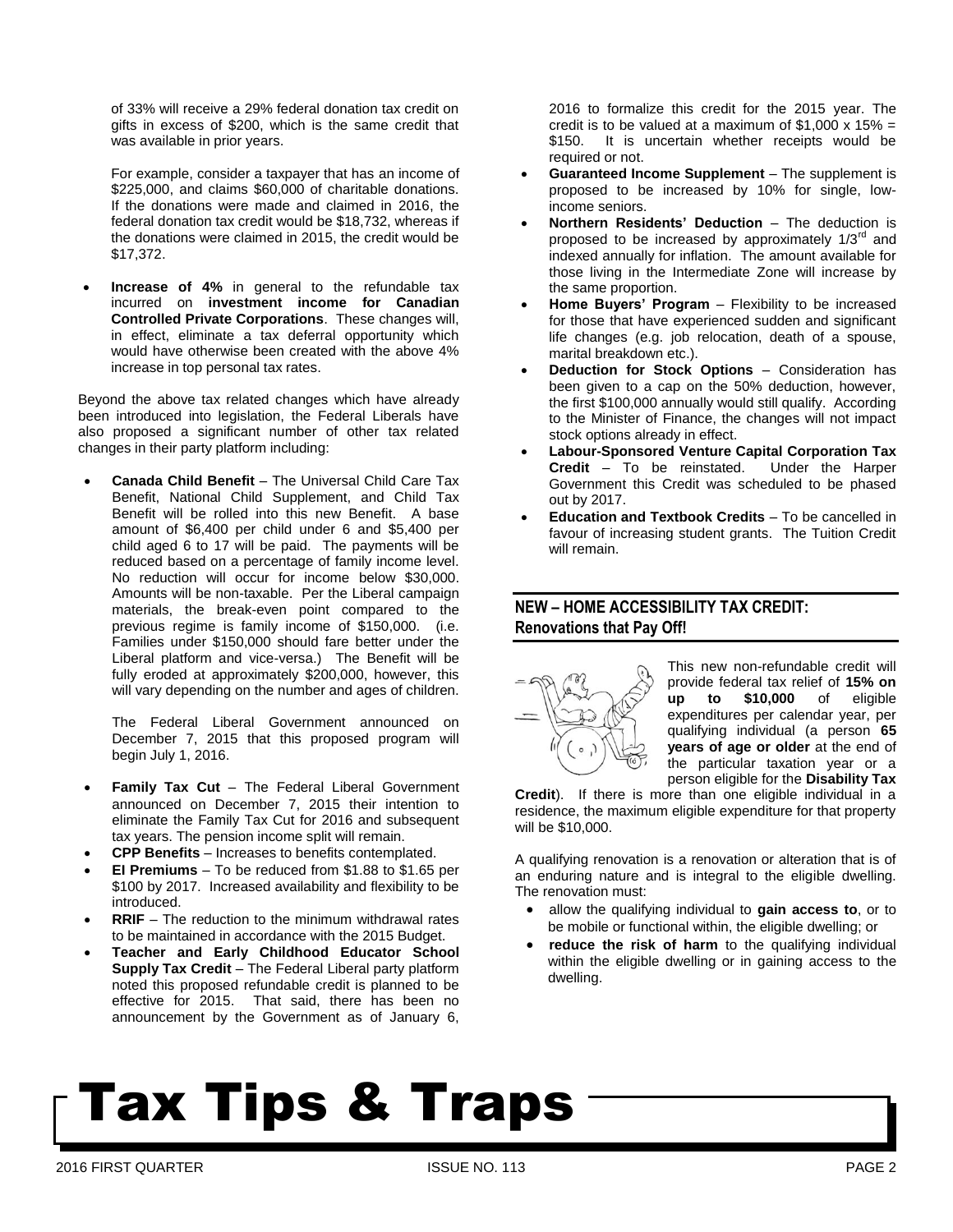The credit is eligible for expenditures **after 2015**.This credit may be compounded with the similar provincial credits offered in BC, Ontario, and New Brunswick.

*Action Item: As the \$10,000 limit is annual, consider improving the house in stages over a number of years.* 

#### **CAREGIVERS FROM OVERSEAS: Child Care Expenses**



In an August 14, 2015 **Technical Interpretation**, CRA noted that costs incurred to **hire a child care worker** would be eligible child care expenses. Such costs include **fees to an immigration lawyer** and to Service

Canada to obtain a **labour market opinion**, advertising expenses, **placement agency** fees, and mandatory registration fees.

*Action Item: Retain invoices and receipts related to all expenses incurred to hire a child care worker as they may be eligible amounts.* 

#### **STATUTE-BARRED ASSESSMENTS: Relying on Promoters**

In a December 16, 2014 **Tax Court of Canada** case, at issue was whether the Minister could **assess** the taxpayers **outside of the normal reassessment period** (generally three years after the notice of Assessment is issued for individuals). A taxpayer can be assessed outside the normal period if there is a



**misrepresentation** that is **attributable** to **neglect**, **carelessness, wilful default** or **fraud**.

In 2002 the taxpayers **withdrew** \$80,000 and \$148,000 from their **RRSP** and transferred it into a "high performance" investment but did not report the withdrawal from the RRSP as income. The taxpayer relied on the promoter for tax filing advice. In 2009 the Minister assessed the taxpayers with income for the 2002 year based on the withdrawals.

#### **Taxpayers lose**

The Court noted that to **rely mainly on promoters, their agents**, and **co-workers** who were **not experts,** was **not prudent** behaviour. Further, there were additional **red flags**  that should have made the taxpayers suspicious of the information provided by the promoters. Also, one of the taxpayers **did not review their tax return**.

As such, the Court found that the taxpayers did **not exercise** the required **degree** of **diligence**. The Appeal was dismissed and the Minister was permitted to assess beyond the normal period.



*Action Item: Review your tax returns and tax related activities to ensure you are duly diligent. Ask an expert if there are areas of question.*

#### **KEEPING CONTACT INFO CURRENT: Denied Objection Extension Request**

In an August 26, 2015 **Tax Court of Canada** case, the taxpayer wished to object to a CRA Notice of Assessment (NoA) but missed the deadline for filing the Notice of Objection. The NoA was **received** by the **taxpayer's wife**, however, the taxpayer and his wife were going through **divorce** proceedings at the time of



receipt and the mail was **not forwarded** to the **taxpayer**. Presumably, as the taxpayer did not see the NoA in time, he was unable to file a Notice of Objection in the proper time frame.

#### **Taxpayer loses**

A **NoA** is **deemed** to have been **received** by the person to whom it was sent on the **day** it was **mailed**. Non-receipt of the NoA cannot generally be used as grounds for extension of time unless an error is made by CRA. In this case, because the client did not update his address with CRA in a timely fashion, the Appeal was dismissed and the taxpayer was not permitted the extension.

*Action Item: Ensure your contact information, including address, is up-to-date with the CRA.* 

#### **CRA PROJECT: Small Business Deduction**



The accounting community across Canada has recently noted a series of **correspondence from CRA** requesting details of **corporate businesses operations** in connection with a review of the small

business deduction **claim** for some clients. If a business is determined to be a **Personal Services Business** (PSB) or a **Specified Investment Business** (SIB), the small business deduction is denied, and additional taxes are applied. A PSB is often referred to as an "incorporated employee". Basically, it exists where an individual provides employee-like services through a closely held corporation, rather than providing

# Tax Tips & Traps